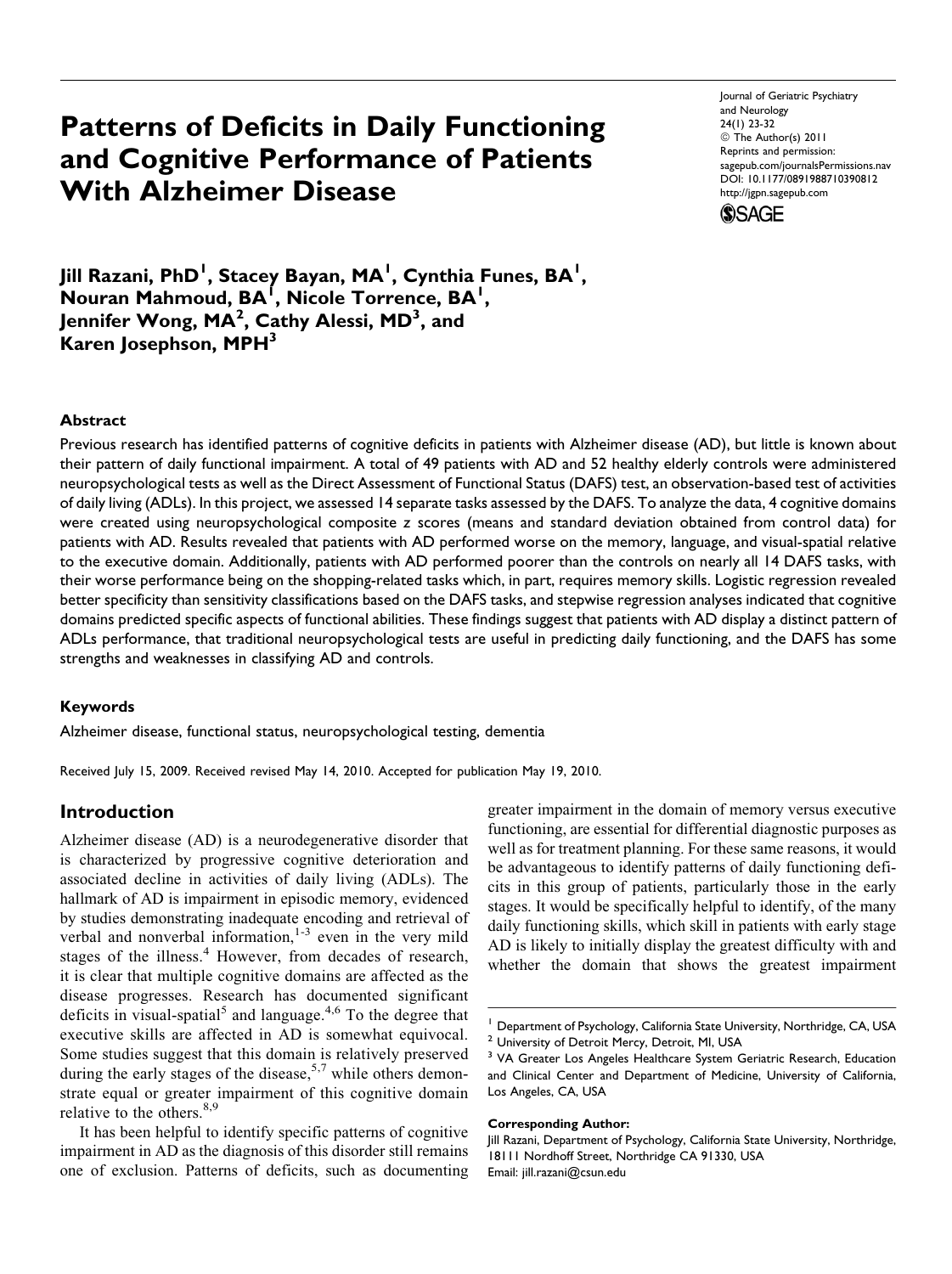corresponds to a domain-specific cognitive deficit observed on neuropsychological tests.

The presence of deficits in daily functional abilities has been mostly demonstrated with the use of informant-rated instrumental-activities-of-daily-living measures.<sup>10,11</sup> However, studies have revealed that caregivers tend to over- or underestimate the patient's capabilities when using rating measures primarily due to the nature of the relationship and/or the level of burden being experienced by the caregiver.<sup>12-14</sup> For this reason, observation-based daily functional tasks are likely to be more accurate. There is some evidence to suggest that these measures adequately correlate with neuropsychological tests and that in fact, some neuropsychological tests effectively predict specific types of daily functioning.15-17 For example, in a study by Farias et al<sup>16</sup> various domains of cognitive dysfunction in patients with AD was examined in relation to domains of daily functioning using an observation-based ADLs tasks. They found that the neuropsychological test scores of patients with AD accounted for approximately 50% of the overall variability found in an observation-based daily functional measure. More specifically, they found that performance on specific cognitive domains, such as visual-spatial and executive skills, best predicted certain daily tasks, such as balancing a checkbook. In a recent study, $15$  we also demonstrated that some executive functioning tests (eg, Wisconsin Card Sorting Test) better predicted certain aspects of daily functioning (eg, communication such as preparing a letter to be mailed).

While the studies mentioned above have found relationships between cognitive and daily functional abilities in patients with AD, it is not clear whether the domains of functioning and magnitude of ADLs deficits are similar to those demonstrated on cognitive tasks. Additionally, while cognitive tasks are administered in order to assess dementia and/or specific deficits in cognitive domains, very few clinicians actually assess daily functioning. In a recent survey of almost 750 members of neuropsychological societies, Rabin et  $al^{18}$  found that only approximately 35% of the sample actually used a form of ecologically oriented functional measure and of those, very few appeared to use a comprehensive, performance-based measure. This suggests that if we understand the pattern of daily functional performance of patients with AD and how neuropsychological measures predict such functioning, clinicians who do not administer such tasks routinely can at least draw on empirical data to predict the level of daily dysfunction.

Thus, the present study had the following aims. First, we were interested in examining the pattern of domain-specific and severity of deficits on a daily functional task as compared with the pattern and severity deficits in specific neurocognitive domains in a group of patients with mild-stage AD. The purpose was to compare and contrast the cognitive and functional domains that displayed the earliest decline in a group of patients with mild AD. Second, we were interested in examining the extent to which particular cognitive deficits best predict specific domains of daily dysfunction in these patients with mild-stage AD in order to gain better understanding of the cognitive process required for specific daily functional

tasks. Finally, we were interested in learning which specific functional tasks best differentiate dementia patients from normal controls.

# Methods

#### **Participants**

A total of 49 patients with AD and 52 healthy age- and education-matched older adults (controls) participated. Patients with AD were recruited from 3 sites, including an Alzheimer's Association Center, a hospital-based geriatric center, and a Veterans Administration healthcare center. All participants were referred to the study with a predetermined diagnosis of AD, based on clinical evaluation by their primary physician and/or neurologist using the the National Institute of Neurological and Communicative Diseases and Stroke-Alzheimer's Disease and Related Disorders Association (NINDC-ADRDA) criteria for probable AD.<sup>19</sup>

Healthy, age- and education-matched controls were also recruited in order to (1) use their neuropsychological test scores for computing composite scores for patients with AD, and 2) use for analysis to determine sensitivity and specificity classification rates for groups using subscales of the daily functional test. The controls were either partners of the patients with AD or recruited via newspaper advertisements, posted flyers, or by word-of-mouth. Controls and patients completed a comprehensive health questionnaire and were excluded if they had a history of significant, untreated medical conditions (e.g., diabetes, hypertension), psychiatric illness (e.g., depression), substance abuse, incidents of loss of consciousness for >5 minutes, and neurological disorders (with the exception of the diagnosis of AD for the patient group) that are known to affect cognitive functioning. Additionally, participants with major issues with mobility that would interfere with task performance were excluded from the study. All individuals were participating in a larger National Institutes of Health (NIH)-funded research study comparing functional status among older people with dementia and without dementia. As part of the larger study, participants completed approximately 3 hours of testing. Tests included observation-based ADLs tasks and a neuropsychological battery that included tests of memory, visual-spatial, abstract reasoning, and language skills.

The demographic information for the participants, including age, educational level, and Mini-Mental State Examination (MMSE) scores can be found in Table 1. As can be seen from this table, the participants were on average in their eighth decade of life and were relatively well educated. No significant differences were found between the groups on age,  $F(1, 99) = 2.42$ ,  $P = .12$ , or education,  $F(1, 99) =$ .99,  $P = .32$ , but there were significantly larger number of male patients with AD ( $\chi^2$  = 6.5, P < .01) and female normal controls ( $\chi^2$  = 18.13, P < .001). Mini-Mental State Examination scores for the patients with AD were significantly lower than that of the normal controls,  $F(1, 99) = 54.59$ ,  $P < .001$ .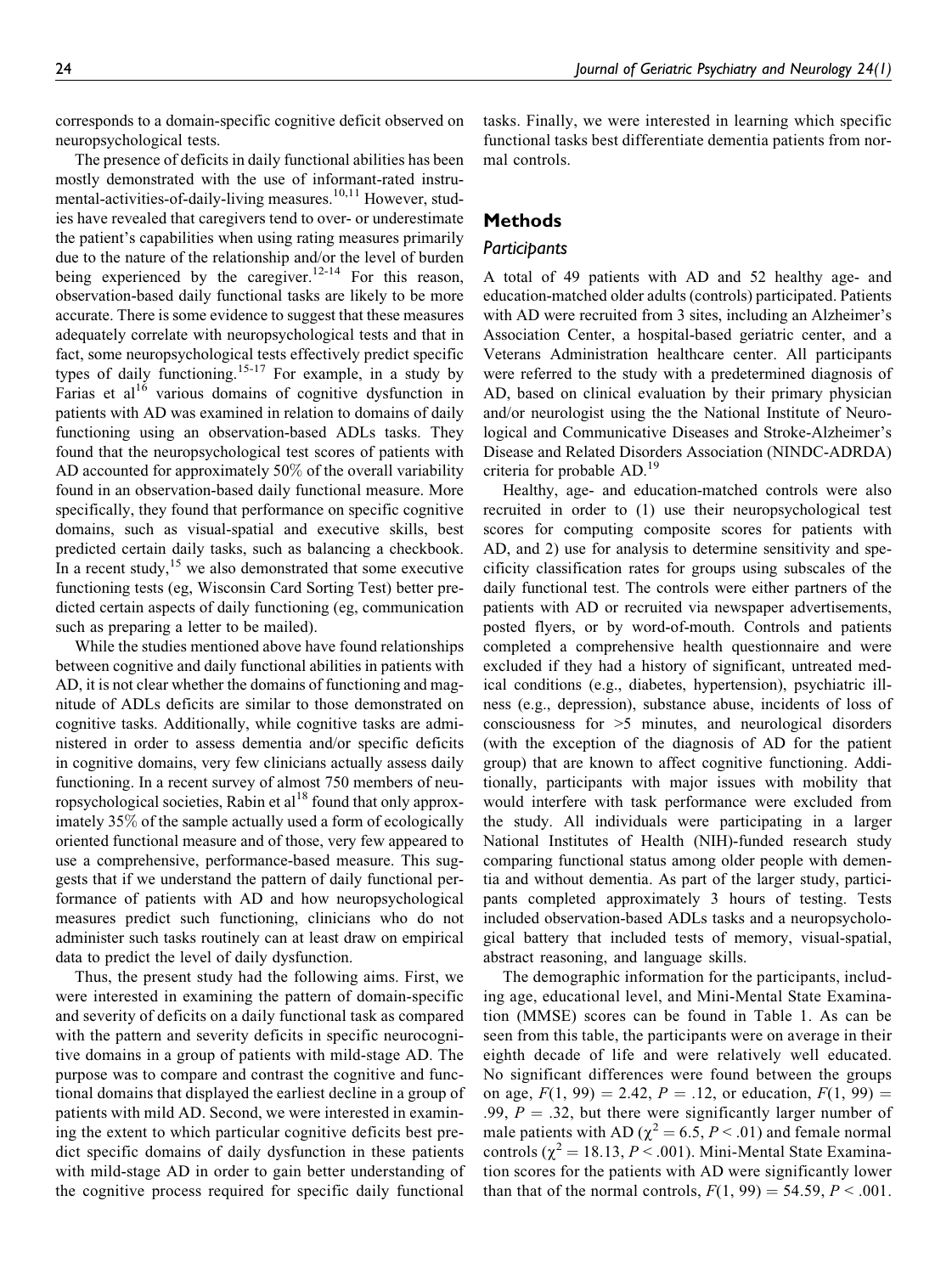Table 1. Mean (SD) and Range of Values for Demographic Information for AD and Controls

| Demographic Variable | AD                  | Control             |  |  |
|----------------------|---------------------|---------------------|--|--|
| Gender (M/F)*        | 30/19               | 16/36               |  |  |
| Age                  | 74.41 $(\pm 8.53)$  | 71.42 $(\pm 10.57)$ |  |  |
| Range                | 52-87               | 50-87               |  |  |
| Education            | 15.37 $(\pm 3.11)$  | 14.76 $(\pm 2.66)$  |  |  |
| Range                | $8-21$              | $7-20$              |  |  |
| MMSE <sup>a</sup>    | 23.60 ( $\pm$ 5.24) | 29.29 $(\pm 1.04)$  |  |  |
| Range                | $17-30$             | $26 - 30$           |  |  |

Abbreviations: AD, Alzheimer disease; SD, standard deviation; MMSE, Mini-Mental State Examination.

Statistically significant difference ( $P < .05$ ).

Nonetheless, the AD group, on average, was in the mild stages of dementia.

## Measures

## Daily Functional Measure

The Direct Assessment of Functional Status  $(DAFS)^{20}$  is a performance-based measure of daily activities, which was specifically designed to be used in patients with dementia. It is a well-validated measure of functional ability with high interrater and test-retest reliability.<sup>20</sup> Briefly, the DAFS has demonstrated inter-rater reliabilities (ks) mostly in the mid .9 range, with the lowest for a particular subscale being .91. This test also shows high test-retest reliability with Cohen ks ranging from .57 to .92 for the individual subscales. Finally, good convergent and discriminative validities have been displayed when the DAFS was compared with brief functional screening tests (ie,  $r = -.59$  when correlated with the Blessed Dementia Rating scale). This instrument assesses 7 functional domains, which then can be partitioned into more specific tasks: (1) time orientation assesses (*a*) ability to *tell time* using a clock  $(8 \text{ points})$  and  $(b)$ orientation to person, place, and date (8 points); (2) communication skills assesses (a) the ability to use a telephone (8 points) and (b) the ability to prepare and mail a letter (6 points); (3) transportation skills assesses (a) the ability to identify road signs (10 points) and knowing driving rules (3 points); (4) financial skills assesses (a) the ability to *identify currency* (7 points), (b) the ability to count currency (4 points),  $(c)$  the ability to write a check (4 points), (d) the ability to *balance a checkbook* (of 4 points); (5) shopping skills assesses (*a*) the ability to "shop" from a mock grocery store by freely recalling shopping items (6 points), (b) "shop" by recognizing items (6 points), and  $(c)$  "shop" with a list (4 points). The ability to make correct change  $(1 \text{ point})$  is also included on the shopping skills subscale, but for the purposes of this study and for analysis it was separated as its own subscale. Finally, the DAFS has 2 other scales that involve grooming and eating abilities, which most participants scored a near perfect score and thus were not included in the analyses. Examiners presented the specific tasks to the participants and rated their ability based on observed performance.

#### Neuropsychological Measures

Memory tests. The California Verbal Learning Test-Short Form  $(CVLT-SF)^{21}$  is a measure of rote verbal learning and memory in which a list of 9 words is presented over 4 trials and recalled after a 10-minute delay. This test produces a number of outcome measures, including total words recalled during the learning trials and items recalled after a 10-minute delay. For the purposes of this study, we calculated a "percentage savings score" outcome measure by dividing free recall of items after the 10-minute delay period by the number of items recalled during the last (fourth) learning trial and multiplying by 100.

The Rey-Osterrieth Complex Figure<sup>22</sup> (ROCF) 30-minute delay is a test of visual memory in which participants are asked to reproduce from memory a complex design they were asked to copy 30 minutes prior. The Meyer and Meyer<sup>23</sup> scoring method was used in which the complex drawing was divided into18 components and each component is given a score ranging from 0 to 2, for a total score of 36 points for a perfect drawing. Again, we were interested in the savings of information, thus a percentage savings score was calculated by dividing the points earned after the 30-minute delay portion by the points earned during the initial drawing of the design and this ratio was then multiplied by 100.

Executive functioning test. Wisconsin Card Sorting  $Test^{24}$ (WCST) is a complex test of cognitive flexibility and reasoning ability. Participants are required to match 64 stimulus cards to 4 key cards. The cards can be matched based on 3 abstract principles: color, shape, or number. The participant is provided with very little feedback and has to use abstract reasoning skills to complete the task accurately. The test was manually administered and computer scored to increase scoring accuracy. There are several outcome measures and for the purposes of this project the total correct categorical sorts, total errors committed, and the number of perseverative (repetitive) errors committed were used.

Controlled Oral Word Association<sup>25</sup> (for letters F, A, and S). This is a test of the participant's ability to produce words starting with the letters F, A, and S in 1 minute per letter. The total number of correct words produced for each letter served as the outcome measures.

Language tests. Boston Naming Test-Shortened (BNT).<sup>26</sup> Of the original 60 BNT items, on this shortened version, participants were asked to name 15 line drawn objects. If participants were unable to name objects freely, they were given semantic cues (ie, given a cue regarding the category to which an object belongs) and/or phonemic cues (ie, provided with the first syllable of the object name). Participants were given 1 point for each correct response that was freely provided or recalled with semantic cueing, for a total of 15 possible points.

Category fluency<sup>27,28</sup> is designed to test the participant's ability to produce words from a given category (ie, animals). As such, it is believed to be a test of language production drawn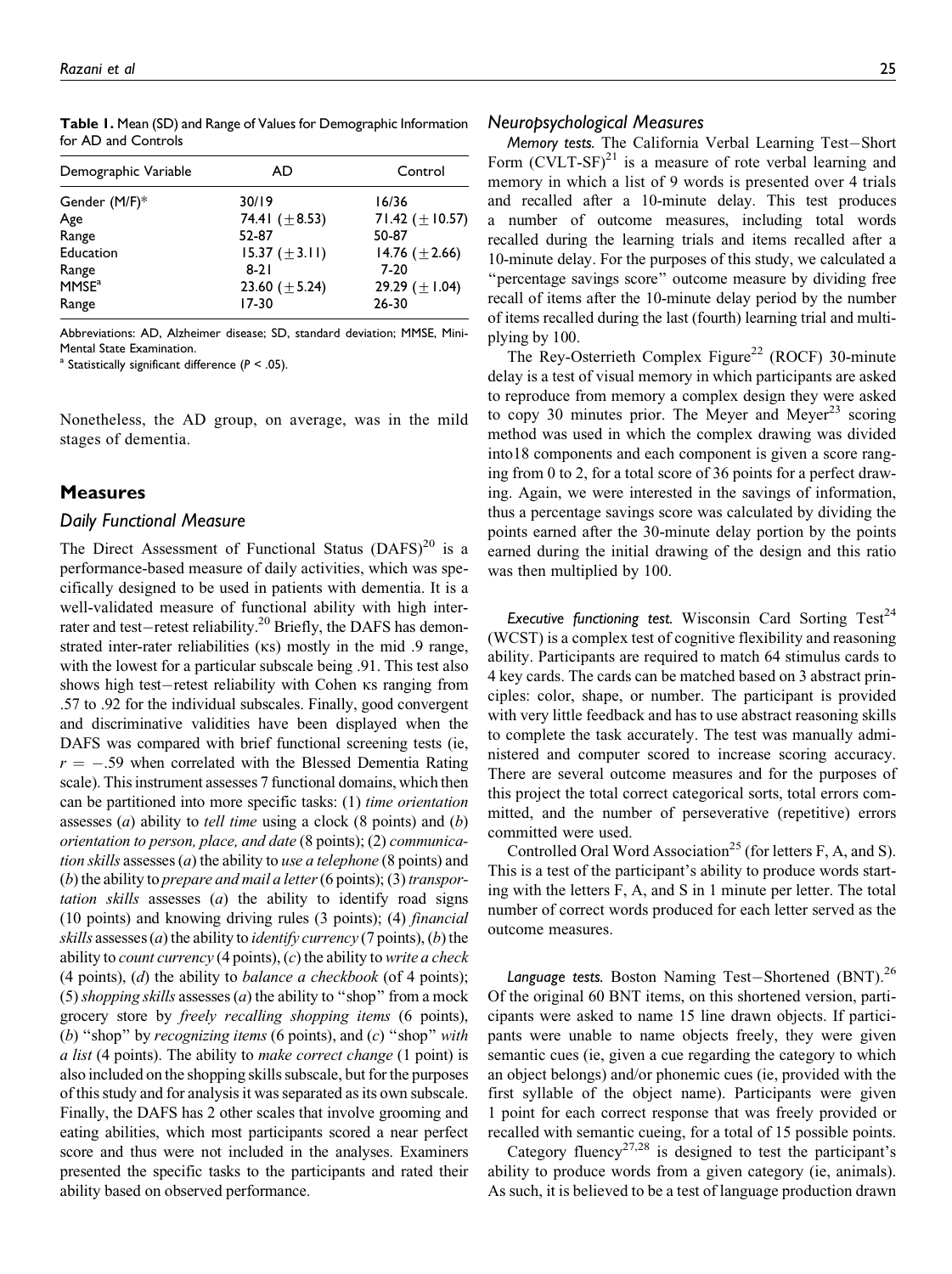from semantic knowledge. The total number of correct words produced for the category ''Animals'' in 60 seconds served as the outcome measure.

Visual-spatial test.  $ROCF^{22}$  Copy condition—this portion of the test is designed to measure the participant's ability to copy a complex line design. The Meyer and Meyer<sup>23</sup> scoring method was used so that participants were given full or partial credit for accurate recall and placement of 18 details of the design. A total score of 36 is possible.

#### Data Analyses

Composite scores for each neuropsychological domain were computed in the following way. First, using means and standard deviations from the controls, patient scores were converted into z scores. This way, the degree to which patients deviated from ''normal'' performance was captured. Second, composite scores were created by averaging z scores of tests that represent 4 cognitive domains: memory, executive, language, and visual-spatial. Compiling composite scores is a method used in previous research,  $4.5$  as it allows for management of the large number of outcome variables in some neuropsychological domains, as well as rendering performance metrics across tests comparable. The composite score for the neuropsychological domains was calculated in the following way: (1) the *memory domain* was computed by averaging the z scores for percentage savings responses on the CVLT-SF and ROCF; (2) the executive domain was computed by averaging the z scores for the WCST categories achieved, total errors committed, and number of perseverative errors committed, as well as the number of words produced during the F, A, S task; (3) the language domain was computed by averaging the z scores for words produced during the category fluency task and the number of correctly identified items on the 15-item BNT; and (4) the visual-spatial domain was based on the z score value obtained for copying the ROCF design.

The neuropsychological composite z scores were then used as dependent variables so that performance of patients with AD across the various cognitive domains could be compared. It should be noted that z scores were adapted so that the greater the value, the better the performance.

To render performance metrics across the DAFS subscales comparable, subscale scores were converted into percentage correct responses by dividing the participant's score obtained on a DAFS subscale by the total points possible on that subscale and multiplying by 100.

# **Results**

## Comparison of Neuropsychology Domains in AD

A multivariate analysis of variance (MANOVA) was performed in order to assess the pattern of domain-specific cognitive deficits in patients with AD. Composite z scores created for the memory, executive functioning, language, and visualspatial domains were used as the dependent variables. The



#### Figure 1.

analysis revealed significant differences in performance by the patients with AD in the cognitive domains, Wilk Lambda  $F(3, 27) = 5.07, P < .0001$ . Least significant difference (LSD) post hoc analyses further revealed that patients with AD performed best in the executive functioning domain relative to all 3 other domains (P values  $\leq$  .05). While greater than nearly 1.5 standard deviation below normal controls, the AD group's performance in the memory, language, and visual-spatial domains did not statistically differ. Figure 1 better illustrates this pattern of performance.

## Comparison of DAFS Subscales

To better understand the pattern of test performance for patients with AD on the specific DAFS subscales, a repeated measures analysis of variance (ANOVA) was performed and the results revealed significant differences between the subscales, Wilk Lambda  $F(13, 37) = 33.44, P < .0001$ . Least significant difference post hoc analyses revealed multiple differences between the 14 subscales. The largest difference and most significant finding was that free recall shopping was the worse performed subscale relative to all of the others, followed by recognition of shopping items (which was performed worse than all other subscales except balancing a checkbook) and finally balancing a checkbook was performed worse than all other subscales (except for recognition of shopping items; all P values  $\leq$  0.05). The data are presented in Figure 1 as well as Table 2. In Table 2, mean percentage correct values and 95% confidence intervals are presented for AD and controls. As can be seen, the controls performed at or near 100% on most subscales, with the shopping task being their worst performance. On the other hand, the patients with AD performed within the 90% accuracy range on only 3 subscales, with 6 subscales being performed at a 60% or less accuracy rate.

## Classification Rate

In order to assess how well the DAFS subscales predict AD and control group membership, a series of logistic regression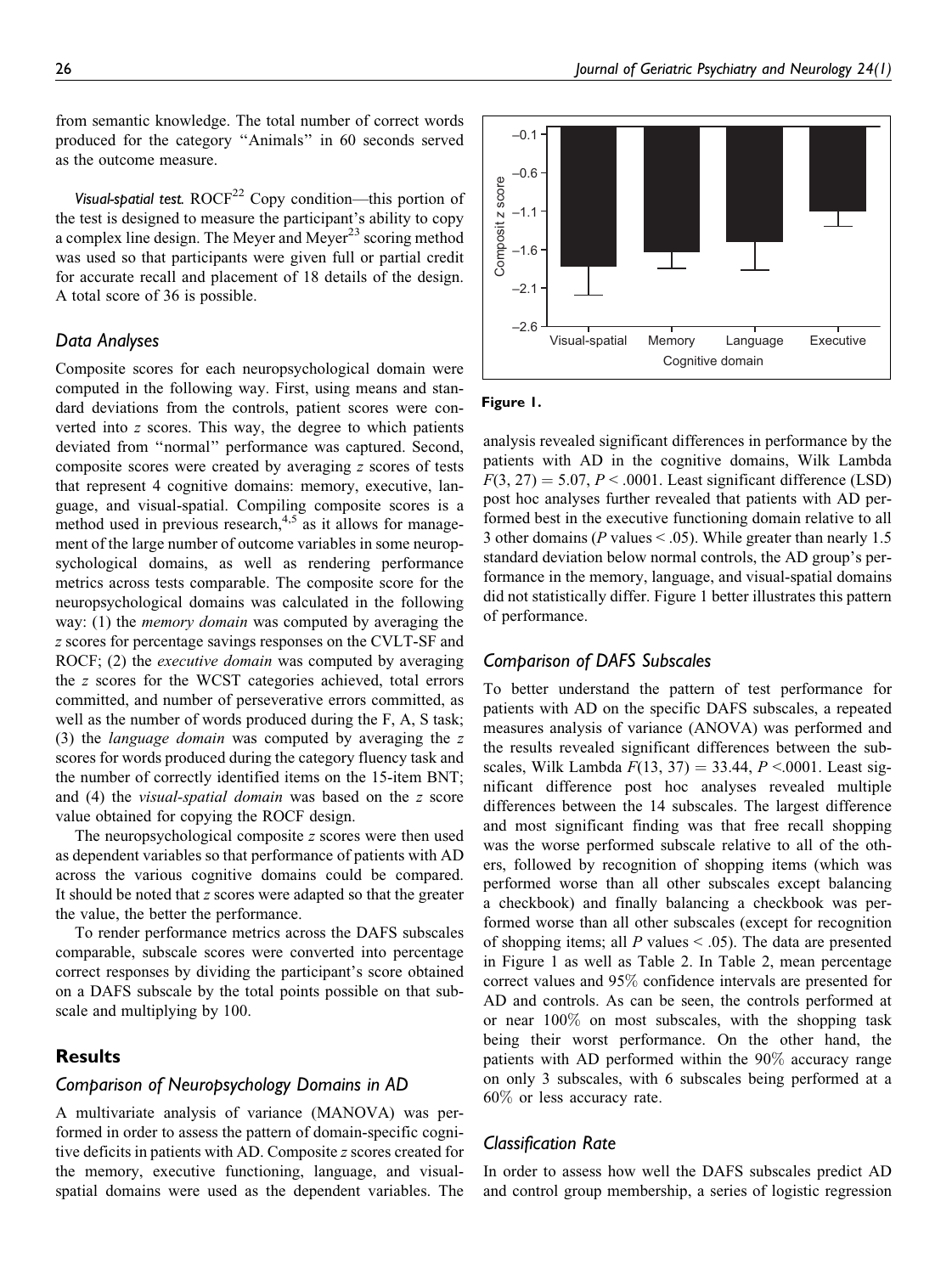

#### Figure 2.

|                | Patients With AD       |               |              | Controls               |               |               |
|----------------|------------------------|---------------|--------------|------------------------|---------------|---------------|
| Accuracy Range | <b>DAFS Task</b>       | Mean Accuracy | 95% CI       | <b>DAFS Task</b>       | Mean Accuracy | 95% CI        |
| 100-90%        | <b>ID</b> currency     | 98.25         | 96.26-100.00 | <b>ID</b> currency     | 100.00        | 100.00-100.00 |
|                | Shop with a list       | 96.43         | 93.15-99.71  | Shop with a list       | 100.00        | 100.00-100.00 |
|                | ID road signs          | 92.65         | 88.64-96.66  | Count currency         | 99.51         | 98.53-100.00  |
|                |                        |               |              | ID road signs          | 98.82         | 97.61-100.00  |
|                |                        |               |              | Tell time              | 98.04         | 95.57-100.00  |
|                |                        |               |              | Orientation to date    | 97.55         | 94.85-100.00  |
|                |                        |               |              | Write check            | 97.06         | 94.37-99.74   |
|                |                        |               |              | Mail letter            | 96.08         | 92.89-99.27   |
|                |                        |               |              | Telephone skills       | 95.10         | 93.10-97.10   |
|                |                        |               |              | Driving rules          | 94.77         | 90.85-98.69   |
|                |                        |               |              | Make change            | 92.45         | 85.10-99.80   |
| 80%            | Write check            | 88.27         | 81.86-94.67  | Shopping (recognition) | 81.05         | 75.58-86.51   |
|                | Tell time              | 86.73         | 78.83-94.64  |                        |               |               |
|                | Telephone skills       | 84.69         | 77.89-91.50  |                        |               |               |
|                | Mail letter            | 81.63         | 74.76-88.49  |                        |               |               |
|                | Count currency         | 80.10         | 70.61-89.60  |                        |               |               |
| 70%            | Driving rules          | 80.27         | 72.23-88.31  | Balance checkbook      | 74.51         | 65.90-83.12   |
|                | Orient to date         | 70.92         | 59.63-82.21  |                        |               |               |
| 60%            | Make change            | 61.22         | 47.08-75.36  | Shopping (free recall) | 63.40         | 56.57-70.23   |
| 40%            | Balance checkbook      | 46.94         | 35.45-58.45  |                        |               |               |
|                | Shopping (recognition) | 41.50         | 31.67-51.32  |                        |               |               |
| 20%            | Shopping recall        | 24.15         | 17.10-31.20  |                        |               |               |

Table 2. Average Percentage of Correct Responses on the DAFS Tasks for AD and Controls Sorted by Better-to-Worst Accuracy Ranges

Abbreviations: AD, Alzheimer disease; CI, confidence interval; DAFS, Direct Assessment of Functional Status.

analyses were performed. The groups were designated as the dependent variable and each of the 14 DAFS subscales were entered individually in each analysis as the independent variable. The results for the analyses are presented in Table 3. Of the 14 DAFS subscales, all but the ability to identify currency and shopping with a list significantly classified

AD and controls. Additionally, the specificity rate (classifying controls as ''normal'' or ''healthy'') for most subscales was in the 80%, 90%, or 100% range. However, sensitivity rates (classification of AD as patients) were much lower. The tasks that were most impressive in accurately classifying patients were shopping from free recall and balancing a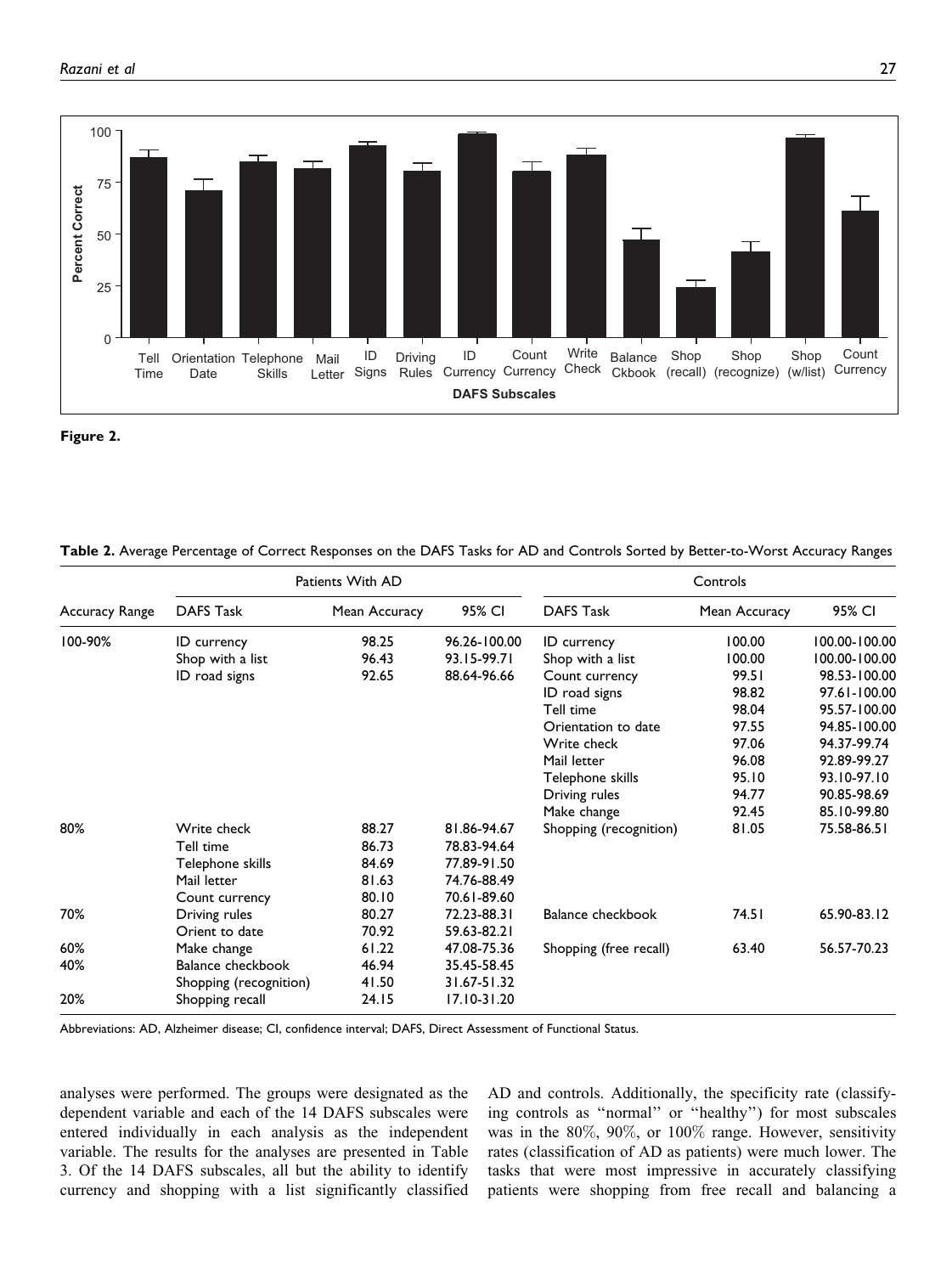| <b>DAFS Variables</b>  | Sensitivity | Specificity | <b>Overall Classification</b> | Odds Ratio | Wald $\chi^2$ | P Value |
|------------------------|-------------|-------------|-------------------------------|------------|---------------|---------|
| Tell time              | 26.5%       | 94.1%       | 61.0%                         | 0.92       | 4.78          | .03     |
| Orientation to date    | 42.9%       | 94.1%       | 69.0%                         | 0.96       | 9.48          | .002    |
| Telephone skills       | 51.0%       | 64.02%      | 57.8%                         | 0.95       | 6.10          | .01     |
| Mailing a letter       | 51.0%       | 83.0%       | 67.6%                         | 0.95       | 10.12         | .001    |
| ID road signs          | 34.7%       | 90.6%       | 63.7%                         | 0.91       | 5.67          | .02     |
| Driving rules          | 40.8%       | 86.8%       | 64.7%                         | 0.97       | 8.63          | .003    |
| ID currency            | 8.2%        | 100.0       | 55.9%                         | 0.24       | 0.01          | ns      |
| Count currency         | 34.7%       | 98.1%       | 6.6%                          | 0.91       | 5.73          | .02     |
| Write check            | 75.0%       | 77.4%       | 76.2%                         | 0.96       | 5.76          | .02     |
| Balance checkbook      | 81.3%       | 75.5%       | 78.2%                         | 0.98       | 9.82          | .002    |
| Shopping (free recall) | 81.6%       | 83.0%       | 82.4%                         | 0.95       | 29.59         | < 0.001 |
| Shopping (recognition) | 69.4%       | 90.6%       | 80.4%                         | 0.95       | 23.34         | < 0.001 |
| Shopping (with a list) | 14.3%       | 100.0%      | 58.8%                         | 0.92       | 3.49          | ns      |
| Making change          | 38.8%       | 92.5%       | 66.7%                         | 7.76       | 11.78         | .001    |

Table 3. Results of Logistic Regression Analyses

Abbreviations: ns, not statistically significant; AD, Alzheimer disease; DAFS, Direct Assessment of Functional Status.

Table 4. Results of Stepwise Regression for Patients With AD Using Cognitive Domain Scores as the Independent Variable to Predict Various DAFS Subscale Scores

| <b>DAFS</b> Subscales  | Predictor                 | Adjusted $R^2$   | Standardized B | F     | P Value |
|------------------------|---------------------------|------------------|----------------|-------|---------|
| Telling time           | Visual-spatial            | .42              | .58            | 21.69 | < 0001  |
|                        | Language                  | .49 <sup>a</sup> | .31            | 4.94  | .035    |
| Orientation to date    | Memory                    | .29              | .56            | 12.83 | .001    |
| Telephone skills       | Language                  | .31              | .58            | 14.09 | .001    |
| Mail letter            | Language                  | .36              | .62            | 17.03 | < 0001  |
| Identify road signs    | Visual-spatial            | .23              | .51            | 9.84  | .004    |
| Driving rules          | Visual-spatial            | 0١.              | .36            | 4.38  | .04     |
|                        | Memory                    | .21 <sup>a</sup> | .36            | 4.64  | .04     |
| Identify currency      | Language                  | .15              | .42            | 6.06  | .02     |
| Count currency         | Visual-spatial            | .24              | .52            | 10.28 | .003    |
| Write check            | Language                  | .35              | ا 6.           | 16.37 | < .0001 |
| Balance checkbook      | Executive function        | .33              | .59            | 15.05 | .001    |
| Shopping (free recall) | Memory                    | .35              | .55            | 16.62 | < 0001  |
|                        | Executive function        | .43 <sup>a</sup> | .32            | 5.17  | .03     |
| Shopping (recognition) | Memory                    | .41              | .57            | 21.30 | < 0001  |
|                        | Executive function        | .65 <sup>a</sup> | .45            | 20.19 | < 0001  |
|                        | Visual-spatial            | .69 <sup>a</sup> | .23            | 4.47  | .04     |
| Shopping (with a list) | <b>Executive function</b> | .24              | .51            | 10.08 | .004    |
| Making change          | Language                  | .17              | .44            | 6.78  | .015    |

Abbreviations: AD, Alzheimer disease; DAFS, Direct Assessment of Functional Status.

<sup>a</sup> This value is the combined effect of the 2 predictors.

checkbook. Sensitivity for shopping within a recognition paradigm and writing a check were also adequate, but all other DAFS tasks classified patients with AD with approximately 50% or less accuracy.

# Prediction of Daily Functioning in AD

Using the neuropsychological z score domains of the patients with AD as the independent variables, individual stepwise regression analyses were performed using the specific DAFS percentage correct subscales as the dependent variables. The results of the analyses are presented in Table 3. The visualspatial domain was the single best predictor for the DAFS

identification of road signs and the ability to count currency. The language domain was the single best predictor of DAFS subscales assessing the ability to use the telephone, mail a letter, identify currency, write a check, and make change. The memory domain was the best predictor of patient's orientation to date, and executive functioning best predicted the ability to balance a checkbook on the DAFS. A few DAFS subscales were best predicted by multiple cognitive domains. While visual-spatial skills was the best predictor for the ability to tell time (accounted for 42% of the variability), but above and beyond this domain, language skills accounted for an additional 8% of the variability. Similarly, the ability to identify driving rules was best accounted for by visual-spatial skills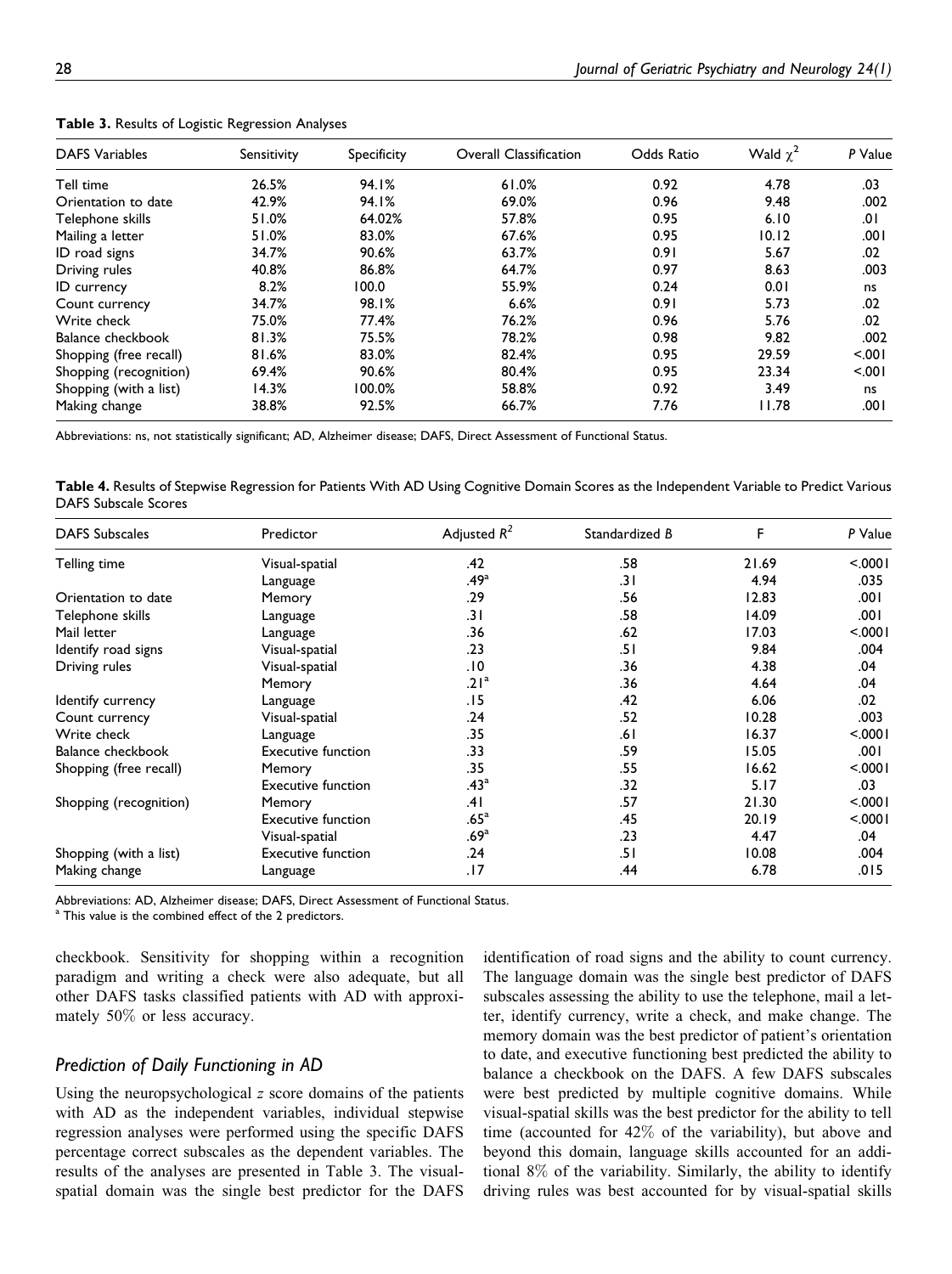(10%), but above and beyond this domain, memory skills accounted for an additional 11% of the variability. Shopping from memory (free recall) was best predicted by memory (accounted for 35% of the variability) and executive functioning (additional  $8\%$  of the variability). Shopping by recognition was best predicted by the memory domain (accounted for 41% of variability), followed by executive functioning (accounted for 24% of variability), and finally by visual-spatial (accounted for an additional 4% of variability).

# **Discussion**

One of the purposes of the present study was to assess the pattern of deficits that mild-stage AD patients relative to controls display on an observation-based daily functional task and on traditional neuropsychological tests. Interesting and informative results were revealed. First, patients with AD performed poorest on memory, visual-spatial, and language cognitive domains, with relative sparing of the executive functioning domain. While our findings are in line with some studies demonstrating that in early AD, this pattern of cognitive decline is to be expected,<sup>5</sup> other research has shown that executive dysfunction is not uncommon in patients with very-mildto-mild AD. $8,9$  Neuropathological changes in AD, particularly to the bitemporal/parietal hypoperfusion and hippocampal atrophy, appear to be associated with particular impairment in memory (both verbal and nonverbal), visual perceptual/spatial deficits, and language impairment,  $28,29$  while executive dysfunction may be a result of the early disconnection of the cortico-cortical tracts.<sup>30,31</sup> Additionally, we might have expected greater impairment in memory functioning relative to the other domains. One explanation for why the memory domain was not more impaired relative to the others may be that we selected to include savings scores in our overall memory composite score. Due to initial learning deficits (both on CVLT and ROCF tasks), the deficits may have been attenuated.

Second, we were interested in learning the pattern of daily functional decline in patients with AD as compared to normal controls. The results revealed that patients with AD performed at a 60% or lower accuracy rate on 4 of the 14 subscale tasks. The shopping from memory (free recall) task was performed at an accuracy rate of only about 24%. Moreover, patients with AD had difficulty with this task even when they were provided with a recognition paradigm for selecting shopping items (approximately  $41\%$  accuracy rate). This pattern of functional impairment makes theoretical sense, given that memory deficits are the hallmark of  $AD<sub>1</sub><sup>1,2</sup>$  that memory was the most impaired cognitive domain in this sample of patients, and that these subscales rely heavily on memory skills as they require participants to encode and recall a set of 6 shopping items both freely and with recognition cueing (ie, to select the items from a mock grocery store). It is possible that atrophy found in temporal/parietal lobes of patients with AD contributes to their diminished ability to encode and retrieve the list of shopping items, as it does to their memory functioning on formal episodic memory tests. Of course, this hypothesis will need to be tested with formal brain imaging and/or neuropathological studies. Interestingly, patients with AD performed remarkably well (96.5% accuracy) when they were given a shopping list, which again suggests that they are likely to have difficulty with daily tasks that require strong episodic memory demands.<sup>32</sup> Balancing a checkbook was also problematic for patients with AD as they were only able to obtain accuracy rates of about 46% on this task, and making correct change was challenging as they only obtained 60% accuracy scores.

Conversely, the normal controls performed at or better than an 80% accuracy rate on 12 out of the 14 subscales. Balancing a checkbook (75%) and shopping for items from free recall  $(63\%)$  appeared to be most challenging for normal controls. However their accuracy rates were far greater than that of patients with AD. Further investigation into factors that pose difficulty for normal elderly individuals when performing these tasks is needed. It may be that the memory demands of the recalling 6 items for a 10 minute period and the sequential steps and mathematical skills needed to balance a checkbook is more problematic than other daily tasks for normal individuals. Additionally, the accuracy rate for balancing a checkbook may be an issue of task familiarity. These scores may be somewhat lower, given that the controls in this study were mainly comprised of females (eg, balancing a checkbook may not be a task that this elderly female cohort performs normally). Future studies are needed using a more balanced composition of males and females.

Of particular interest is the fact that patients with AD obtained relatively high scores on the transportation subscales. Understanding these findings is important given that driving abilities are frequently scrutinized and privileges often revoked in patients diagnosed with dementia. There is clear evidence in the literature to suggest that patients with AD commit greater number of errors on driving simulation tasks $33,34$  and on reallife driving tasks.<sup>33</sup> It may appear counterintuitive that the patients with AD in our study performed better on these DAFS subscales relative to the others, given previous results about driving difficulties. However, in our study, the DAFS only assessed the ability to identify road signs and driving rules and not actual driving ability which is likely due to poor processing of visual sensory cues and attentional deficits.<sup>33-35</sup> This may be a noteworthy shortcoming of the DAFS test that requires further investigation and possibly modification.

As rightly pointed out by previous researchers, better understanding the ability of functional tests in accurately classifying patients and controls would be most useful for clinicians.<sup>28</sup> As such, the current study examined the sensitivity and specificity of each of the 14 DAFS tasks. The results revealed that while specificity rates for accurately classifying controls were relatively high for most of the DAFS tasks, sensitivity rates were rather low for patients with AD. It appears that the ability to shop from free recall, balance a checkbook, shop with recognition cueing, and write a check were the most sensitive in accurately classifying patients with AD. One reason the other tasks were not as sensitive may be due to the fact that patients with AD were in the mild stages of illness and that in the more advanced disease stage the DAFS may be capable of better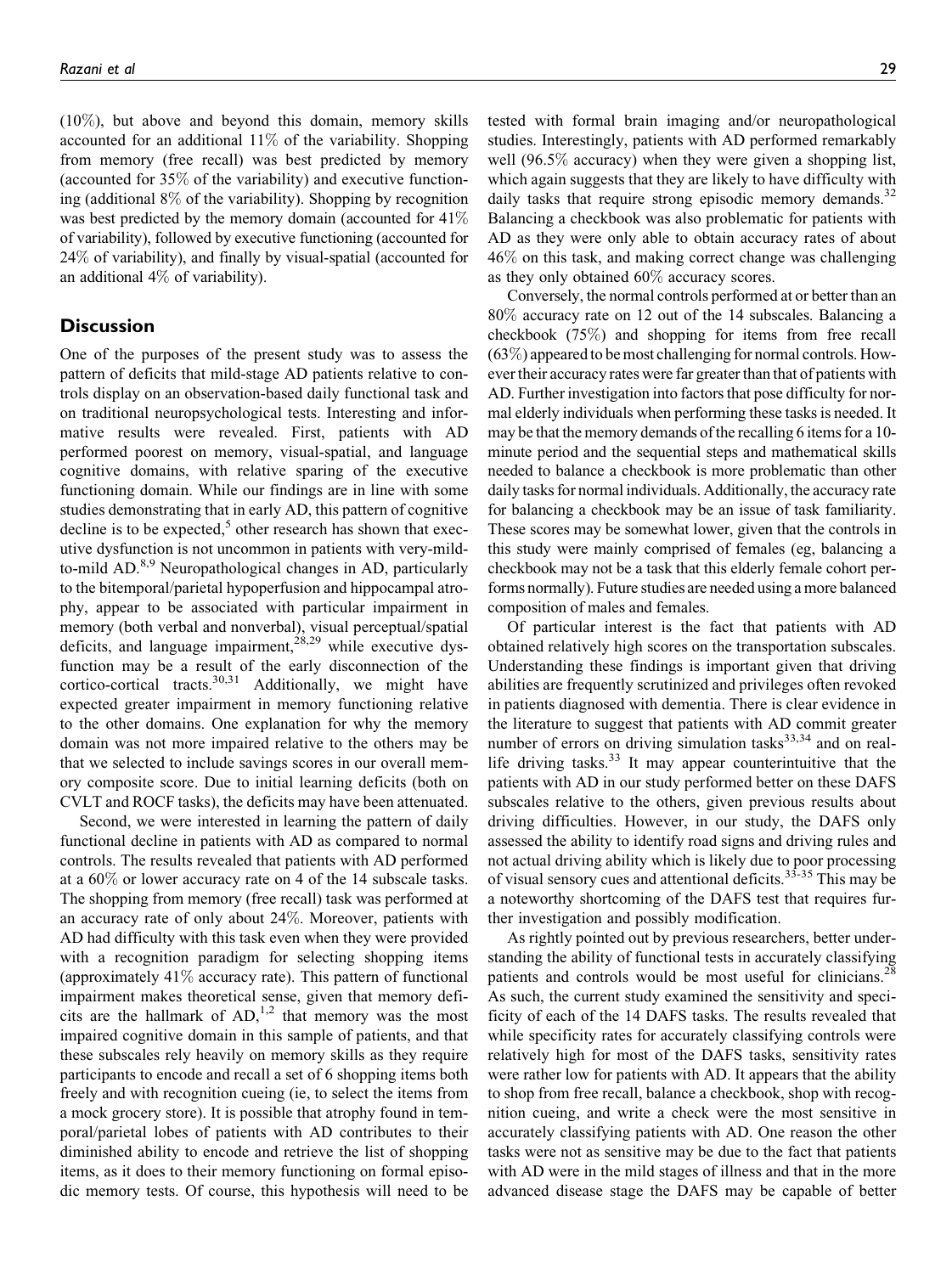differentiating AD from controls. To the best of our knowledge, this is the first study to assess the classification rates of patients with AD using a performance-based functional measure. Thus, further investigation using more severe stages of illness and perhaps other dementia groups is needed to better understand these findings. Additionally, the tasks that were best at differentiating patients with AD from controls seem to rely most heavily on memory and/or involve more task complexity.

The result of our study also directly addresses the ability of neuropsychological tests to predict everyday functional status in patients with mild AD. Our findings revealed that approximately 10% to 69% of the variability in functional performance was predicted by the cognitive domain studies in patients with AD. These findings are quite similar to those found by Farias and colleagues,  $16$  but further expand on their results given that in our study we examined more detailed subscales of the DAFS measure and included a more comprehensive neuropsychological test battery. Similar to the findings of Farias et al, $16$  we found that from a theoretical standpoint the majority of the associations between neuropsychological and daily functional performance made sense. The language domain appeared best predict of daily functioning that required communication of information, such as making a phone call, mailing a letter, writing a check, and verbally identifying currency. Making correct change also depended on language skills, perhaps because on this task participants are not required to solve complex math problems, but the demand was to communicate the correct amount of change. Basic visual-spatial skills appeared to be the single most important factor needed in discriminating objects (such as road signs and counting currency), while memory was an important factor for recall of information, whether it related to orientation to time and place, or episodic memory for shopping items. Our findings also suggest that executive functioning best predicted activities such as shopping with a list, balancing a checkbook, and to some degree, shopping from free recall or within a recognition paradigm. This is not surprising as one major component of executive functioning is the ability to plan and to effectively carry out an action.<sup>36</sup> Specifically, in planning an activity, one must be able to devise a strategy for the given task (eg, shopping, balancing a checkbook) and weigh the option and make choices to be made, while maintaining good impulse control. Taken together, our findings suggest that the DAFS tasks predicted by the executive functioning and memory domains were among the most complex, requiring sequential processing, planning, and retention of learned materials.

Better understanding which neuropsychological tests best predict functioning has important theoretical and clinical importance. Theoretically, it allows us to better understand the cognitive processes, such as planning, organization, and encoding, thought to best be assessed by tests of executive functioning and episodic memory, that underlie actual daily tasks. Similarly, since few clinicians, particularly neuropsychologist, $37$  report using actual performance-based daily tasks to assess patient's functional abilities, it is important to understand the cognitive tasks and domains that best predict such functioning. $32$ 

The present study increases our understanding about the pattern of performance of patients with AD on neuropsychological and daily functional tests. Overall, these findings suggest that even in the mild stages of AD, functions such as shopping (particularly when performed from memory or by item recognition alone) are the first to be significantly impaired. Most often, neuropsychologists do not administer formal, standardized performance-based measures of daily functioning,  $16$  thus the current study provides empirical findings regarding the pattern of functional decline that can be used by clinicians in planning treatment. Additionally, clinicians can similarly use the findings of the current study in predicting what daily tasks may be most impaired in patients when only formal neuropsychological test findings are available for patients.

It should be noted that there were some limitations to the current study. First, we understand that neuropsychological tests do not typically represent a single, distinct cognitive domain, but tap into multiple domains. This is, in some cases, evidenced by the multiple domains that predicted functioning in the regression model. However, for the purposes of this study, we needed to place tests into distinct cognitive domains. This placement was based on the domain that the test best represented based on the findings of previous research. Second, in the current study it happened that more male patients and more female controls volunteered. We understand that this is a limitation and recognize that replication of this study with a more balance gender composition is needed. Similarly, findings may differ for diverse ethnic and cultural groups and that future research is needed for those groups. Additionally, we studied a group of patients with AD in the mild stages of the disease. It is possible that the results and patterns of performance on neuropsychological and functional tests would change as a result of disease severity and/or type of dementia. This warrants further investigation. Another consideration is that this study did not collect detailed data on medication intake. Thus, how specific types and dosages of various medications may have affected the performance of the patients with AD or controls is not available and should be further examined in future studies. Finally, this study was conducted in a laboratory-like setting, and it should be noted that a host of intervening factors that were not systematically studied could affect daily functioning in patients with AD. As aptly detailed by Marcotte et  $al<sup>37</sup>$  a host of variables, such as the testing environment, limited sampling of behavior, individualized approaches to problem solving, level of motivation, and specific compensatory strategies could mediate or intervene in the relationship between neuropsychological performance and daily functional abilities.

#### Authors' Note

This study was conducted at California State University, Northridge (CSUN).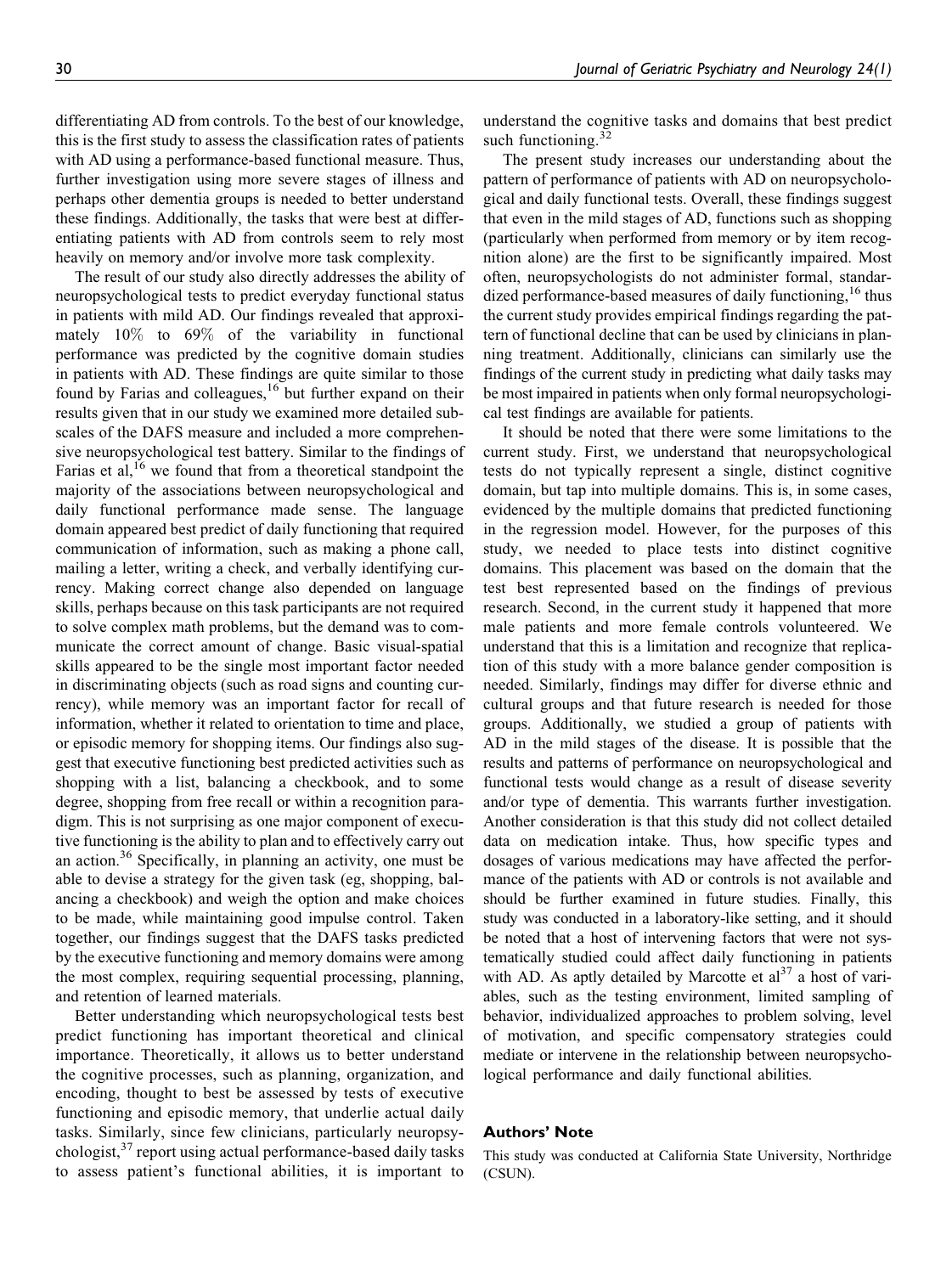#### Declaration of Conflicting Interests

The authors declared no potential conflicts of interests with respect to the authorship and/or publication of this article.

#### Funding

The authors disclosed receipt of the following financial support for the research and/or authorship of this article: NIGMS grant GM048680 to JR. Additional support for the project was provided by CSUN College of Social & Behavioral Sciences, NIGMS grant GM063787 (Minority Biomedical Research Support Program-Research Initiative for Scientific Enhancement) & NIMH T34 MH20023 (Career Opportunities in Research).

#### **References**

- 1. Hodges J. The amnestic prodrome of Alzheimer's disease [editorial]. Brain. 1998;121(pt 9):1601-1602.
- 2. Grober E, Lipton RB, Hall C, Crystal H. Memory impairment on free and cued selective reminding predicts dementia. Neurology. 2000;54(4):827-832.
- 3. Backman L, Small BJ, Fratiglioni L. Stability of the preclinical episodic memory deficit in Alzheimer's disease. Brain. 2001; 124(pt 1):96-102.
- 4. Vliet EC, Manly J, Tang M, Marder K, Bell K, Stern Y. The neuropsychological profiles of mild Alzheimer's disease and questionable dementia as compared to age-related cognitive decline. J Int Neuropsychol Soc. 2003;9(5):720-732.
- 5. Razani J, Boone K, Miller BL, Lee A, Sherman D. Neuropsychological performance of right- and left- frontotemporal dementia compared to Alzheimer's disease. J Int Neuropsychol Soc. 2001; 7(4):468-480.
- 6. Monsch AU, Bondi MW, Butters N, Salmon DP, Katzman R, Thal LJ. Comparison of verbal fluency tasks in the detection of dementia of the Alzheimer's type. Arch Neurol. 1992;49(12): 1253-1258.
- 7. Lafleche G, Albert M. Executive function deficits in mild Alzheimer's disease. Neuropsychology. 1995;9(3):313-320.
- 8. Baudic S, Barba GD, Thibaudet MC, Smagghe PR, Traykov L. Executive function deficits in early Alzheimer's disease and their relations with episodic memory. Arch Clin Neuropsychol. 2006; 21(1):15-21.
- 9. Crowell TA, Luis CA, Vanderploeg RD, Schinka JA, Mullan M. Memory patterns and executive functioning in mild cognitive impairment and Alzheimer's disease. Aging Neuropsychol Cogn. 2002;9(4):288-297.
- 10. Searight RH, Dunn EJ, Grisso T, et al. The relation of the Halstead-Reitan neuropsychological battery to rating of everyday functioning in a geriatric sample. Neuropsychology. 1989;3: 135-145.
- 11. Dunn EJ, Searight HR, Grisso T, Margolis RB, Gibbons JL. The relation of the Haltead-Reitan neuropsychological battery to functional daily living skills in geriatric patients. Arch Clin Neuropsychol. 1990;5(2):103-117.
- 12. Razani J, Kakos B, Orieta-Barbalace, et al. Predicting caregiver burden from daily functional abilities of patients with mild dementia. J Am Geriatr Soc. 2007;55(9):1415-1420.
- 13. Loewenstein DA, Arguelles S, Bravo M, et al. Caregiver's judgments of the functional abilities of the Alzheimer's disease patient: a comparison of proxy reports and objective measures. J Gerontol B Psychol Sci Soc Sci. 2001;56(2):P78-P84.
- 14. La Rue A. Aging and Neuropsychological Assessment. New York, NY: Plenum Press; 1992.
- 15. Razani J, Casas R, Wong JT, Lu P, Alessi C, Josephson K. The relationship between executive functioning and activities of daily living in patients with relatively mild dementia. Appl Neuropsychol. 2007;14(3):208-214.
- 16. Farias ST, Harrell CN, Neumann C, Houtz A. The relationship between neuropsychological performance and daily functioning in individuals with Alzheimer's disease: ecological validity of neuropsychological tests. Arch Clin Neuropsychol. 2003;18(6): 655-672.
- 17. Loewenstein DA, Rubert MP, Berkowitz-Zimmer N, Guterman A, Morgan R, Hayden S. Neuropsychological test performance and prediction of functional capacities in dementia. Behav Health Aging. 1992;2(3):149-158.
- 18. Rabin LA, Burton LA, Barr WB. Utilization rates of ecologically oriented instruments among clinical neuropsychologists. Clin Neuropsychol. 2007;21(5):727-743.
- 19. McKhann G, Drachman D, Folstein M, Katzman R, Price D, Stadlan EM. Clinical diagnosis of Alzheimer's disease: report of the NINCDS-ADRDA Work Group under the auspices of Department of Health and Human Services Task Force on Alzheimer's disease. Neurology. 1984;34(7):939-944.
- 20. Loewenstein DA, Amigo E, Duara R, et al. A new scale for the assessment of functional status in Alzheimer's disease and related disorders. J Gerontol. 1989;44(4):P114-P121.
- 21. Delis D, Kramer J, Kaplan E, et al. California Verbal Learning Test. Second Edition-Adult Version-Manual. San Antonio, TX: The Psych Corp; 2000.
- 22. Osterrieth PA. Le test de copie d'une figure complexe. Arch de Psych. 1944;30:206-356.
- 23. Meyer JE, Meyer KR. A Training Manual for the Clinical Scoring of the Rey-Osterrieth Complex Figure and the Recognition Subtests. Published by John E. Meyers, Marian Health Center, Department of Psychology, Sioux City, IA; 1992.
- 24. Heaton RK, Chelune GJ, Talley JL, et al. Wisconsin Card Sorting Test (WCST) Manual-Revised and Expanded. Odessa, FL: PAR; 1993.
- 25. Benton AL, Hamsher KD. Multilingual Aphasia Examination. Iowa City, IA: AJA Associates; 1989.
- 26. Kaplan E, Goodglass H, Weintraub S. The Boston Naming Test. Philadelphia, PA: Lea and Febiger; 1983.
- 27. Butters N, Granholm E, Salmon DP, Grant I, Wolfe J. Episodic and semantic memory: a comparison of amnesic and demented patients. J Clin Exp Neurospychol. 1987;9(5):479-497.
- 28. Monsch AU, Bondi MW, Butters N, et al. A comparison of category and letter fluency in Alzheimer's disease and Huntington's disease. Neupsychology. 1994;8(1):25-30.
- 29. Smith GE, Bondi MW. Normal aging, mild cognitive impairment, and Alzheimer's disease. In: Morgan JE, Ricker JH, eds. Textbook of Clinical Neuropsychology. New York, NY: Taylor & Francis; 2008:599-615.